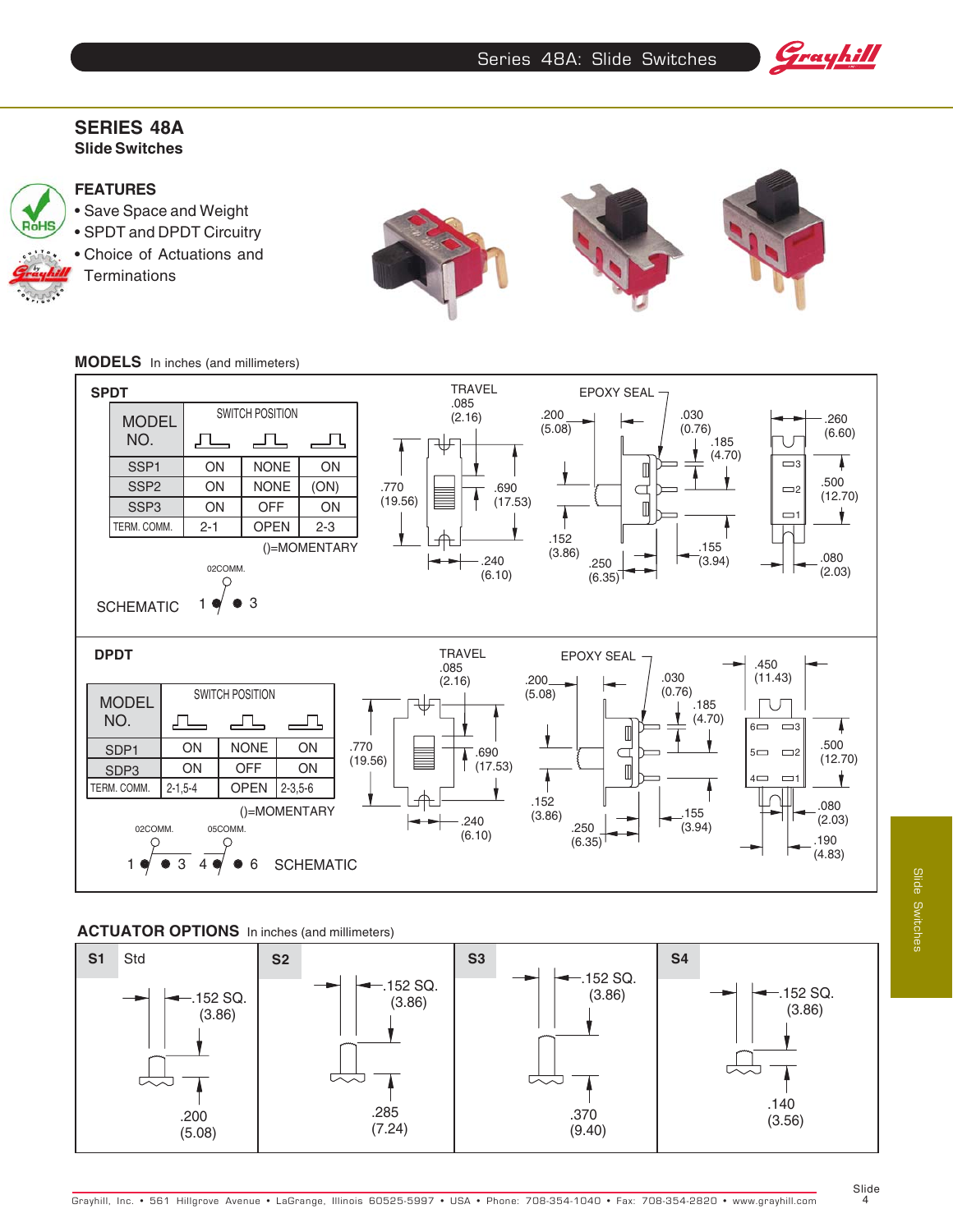



5

Slide Switches

**Slide Switches**